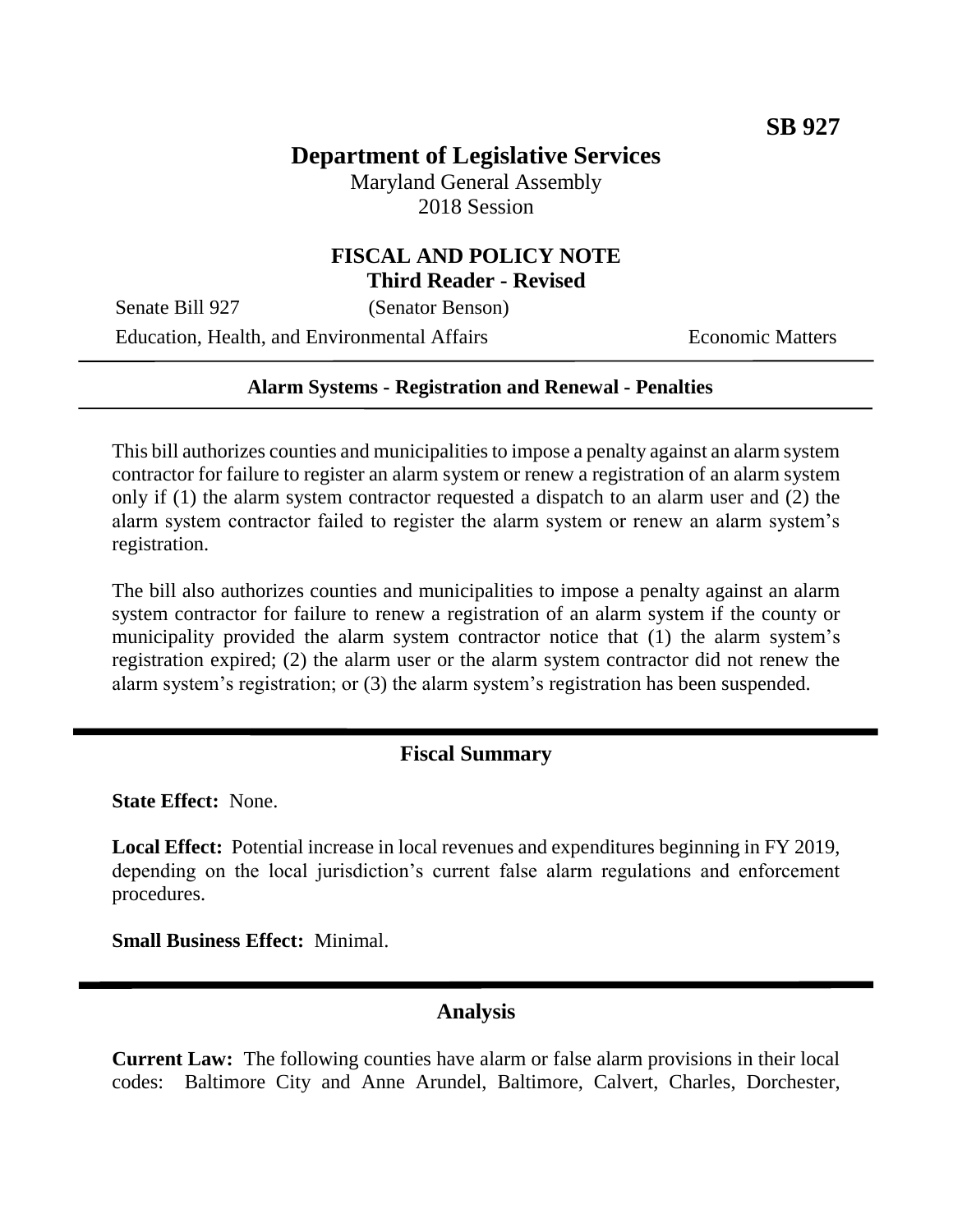Frederick, Harford, Howard, Montgomery, Prince George's, Talbot, Washington, Wicomico, and Worcester counties.

The following counties do not have alarm or false alarm provisions in their local codes: Allegany, Caroline, Carroll, Cecil, Garrett, Kent, Queen Anne's, St. Mary's, and Somerset counties.

State statute only addresses the regulation of alarm systems in Calvert, Frederick, and Washington counties under Section 12-806 of the Local Government Article. Statute authorizes these counties to adopt regulations for the regulation of alarm systems and to impose fines for violations. An alarm system contractor is defined as a person who installs, maintains, monitors, alters, or services an alarm system. An alarm user is a person in control of an alarm system in, on, or around any building, structure, facility, or site. An alarm user includes the owner or lessee of an alarm system.

## **Background:**

## *Baltimore County*

In Baltimore County, an alarm system monitor is required to register each commercial or residential alarm system before the alarm system causes contact with police personnel or results in a police response to the alarm system user's property (Baltimore County Code 12-11-205 and 206). A violation is a civil citation.

## *Montgomery County*

The False Alarm Reduction Section (FARS) of the Montgomery County Police Department was created to administer the county's alarm law. The main function of FARS is to reduce the number of false alarms to which police respond each year. FARS licenses alarm companies and registers alarm users. It also sends notifications of false alarms and assesses penalties for excessive false alarms to alarm users. In addition, FARS certifies that required inspections and upgrades to alarm systems occur and addresses informal appeals regarding the false designation of alarm activations.

A false alarm is any alarm signal that requires a response by police personnel and for which there is no evidence of criminal activity to justify a police response. If a police officer responds to an alarm signal and, after investigation finds no evidence that criminal activity either had occurred or was occurring, the officer will designate the alarm signal as a false alarm. A false alarm may be caused by factors such as human error or equipment malfunction.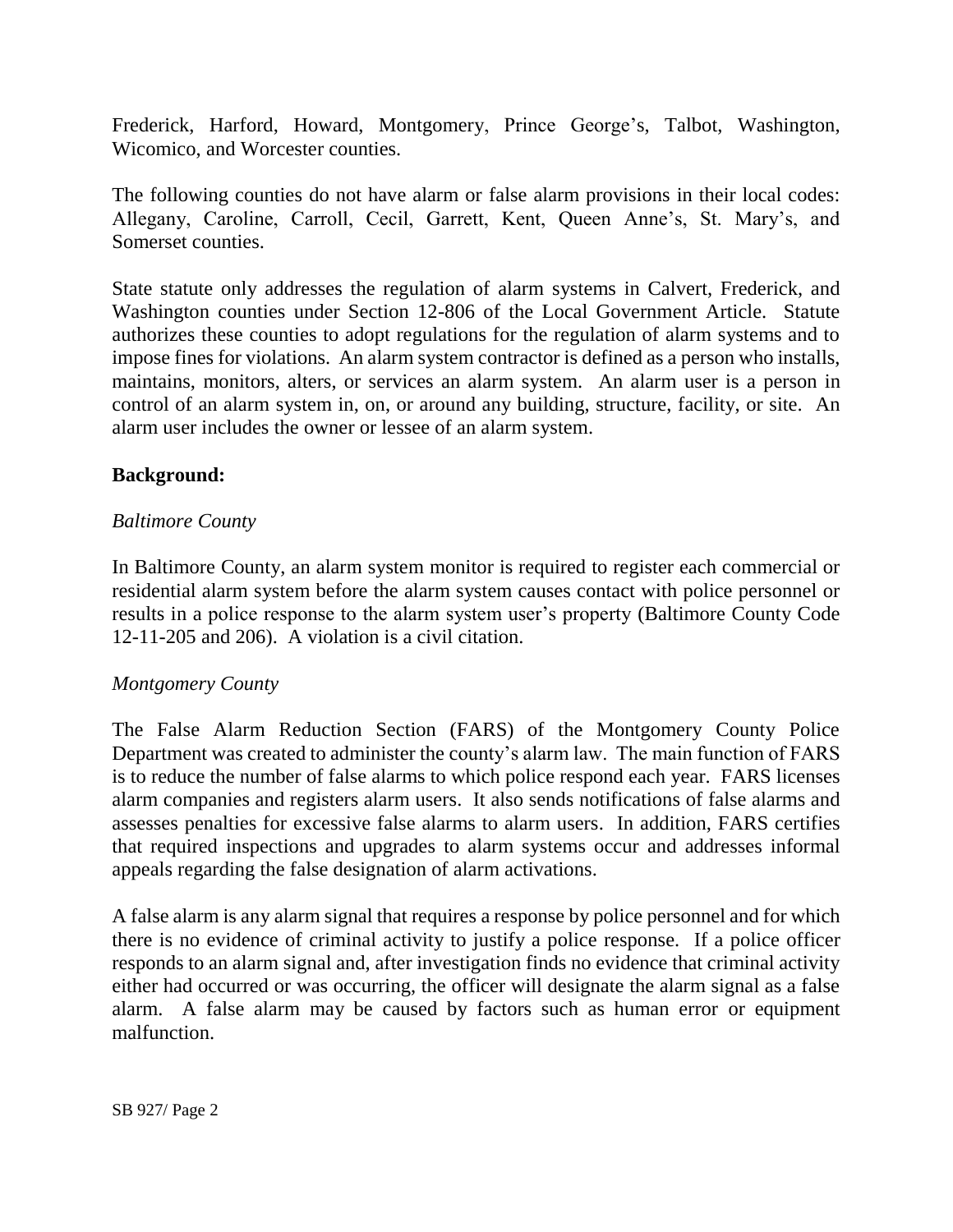In Montgomery County, all alarm users are allowed one false alarm in a calendar year. False alarm response fees are then imposed for each subsequent false alarm in a calendar year. The false alarm response fee for residential and commercial alarm users begin at \$25 for second false alarm, and then fees increase to \$1,000 per false alarm for residential alarm users and \$4,000 per false alarm for commercial alarm users. On the third false alarm in a calendar year, the alarm user must have the alarm system inspected by a licensed alarm company to ensure that all mechanical components of the alarm system are in good operating condition. This also provides an alarm company the opportunity to re-educate all those using the system on its proper use. On the sixth false alarm in a calendar year, the alarm user must have the alarm system upgraded to meet current county installation standards.

Alarm users are consider to be in violation of the alarm law if they fail to (1) register an alarm system; (2) pay required false alarm response fees; or (3) upgrade the alarm system, if required.

Alarm companies may not request a police dispatch for seven days after registering the alarm system, unless there is a waiver granted by FARS due to imminent danger to people or property.

**Local Fiscal Effect:** Potential increase in local revenues and expenditures beginning in fiscal 2019, depending on the local jurisdiction's current false alarms regulations and enforcement procedures. Local jurisdictions may incur increased administrative costs as well as realize increases in fine revenue.

# **Additional Information**

**Prior Introductions:** None.

**Cross File:** HB 1117 (Delegate Branch) - Economic Matters.

**Information Source(s):** Baltimore and Montgomery counties; City of College Park; Maryland Municipal League; Department of State Police; Maryland Institute for Emergency Medical Services Systems; Department of Legislative Services